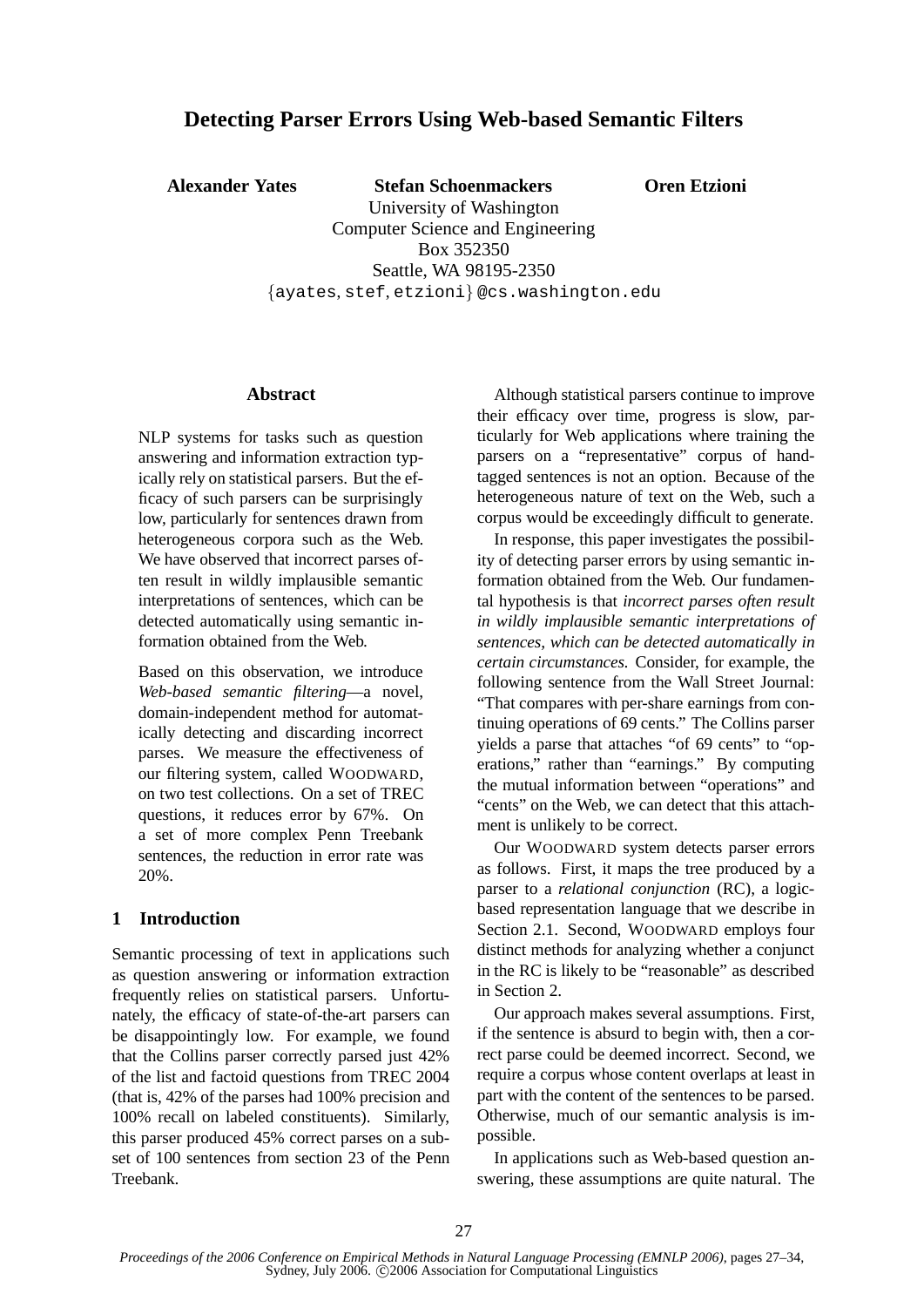questions are *about* topics that are covered extensively on the Web, and we can assume that most questions link verbs to nouns in reasonable combinations. Likewise, when using parsing for information extraction, we would expect our assumptions to hold as well.

Our contributions are as follows:

- 1. We introduce *Web-based semantic filtering* a novel, domain-independent method for detecting and discarding incorrect parses.
- 2. We describe four techniques for analyzing relational conjuncts using semantic information obtained from the Web, and assess their efficacy both separately and in combination.
- 3. We find that WOODWARD can filter good parses from bad on TREC 2004 questions for a reduction of 67% in error rate. On a harder set of sentences from the Penn Treebank, the reduction in error rate is 20%.

The remainder of this paper is organized as follows. We give an overview of related work in Section 1.1. Section 2 describes semantic filtering, including our RC representation and the four Webbased filters that constitute the WOODWARD system. Section 3 presents our experiments and results, and section 4 concludes and gives ideas for future work.

## **1.1 Related Work**

The problem of detecting parse errors is most similar to the idea of parse reranking. Collins (2000) describes statistical techniques for reranking alternative parses for a sentence. Implicitly, a reranking method detects parser errors, in that if the reranking method picks a new parse over the original one, it is classifying the original one as less likely to be correct. Collins uses syntactic and lexical features and trains on the Penn Treebank; in contrast, WOODWARD uses semantic features derived from the web. See section 3 for a comparison of our results with Collins'.

Several systems produce a semantic interpretation of a sentence on top of a parser. For example, Bos et al. (2004) build semantic representations from the parse derivations of a CCG parser, and the English Resource Grammar (ERG) (Toutanova et al., 2005) provides a semantic representation using minimal recursion semantics. Toutanova et al. also include semantic features in their parse selection mechanism, although it is mostly syntaxdriven. The ERG is a hand-built grammar and thus

does not have the same coverage as the grammar we use. We also use the semantic interpretations in a novel way, checking them against semantic information on the Web to decide if they are plausible.

NLP literature is replete with examples of systems that produce semantic interpretations and use semantics to improve understanding. Several systems in the 1970s and 1980s used handbuilt augmented transition networks or semantic networks to prune bad semantic interpretations. More recently, people have tried incorporating large lexical and semantic resources like WordNet, FrameNet, and PropBank into the disambiguation process. Allen (1995) provides an overview of some of this work and contains many references. Our work focuses on using statistical techniques over large corpora, reducing the need for handbuilt resources and making the system more robust to changes in domain.

Numerous systems, including Question-Answering systems like MULDER (Kwok et al., 2001), PiQASso (Attardi et al., 2001), and Moldovan et al.'s QA system (2003), use parsing technology as a key component in their analysis of sentences. In part to overcome incorrect parses, Moldovan et al.'s QA system requires a complex set of relaxation techniques. These systems would greatly benefit from knowing when parses are correct or incorrect. Our system is the first to suggest using the output of a QA system to classify the input parse as good or bad.

Several researchers have used pointwise mutual information (PMI) over the Web to help make syntactic and semantic judgments in NLP tasks. Volk (2001) uses PMI to resolve preposition attachments in German. Lapata and Keller (2005) use web counts to resolve preposition attachments, compound noun interpretation, and noun countability detection, among other things. And Markert et al. (2003) use PMI to resolve certain types of anaphora. We use PMI as just one of several techniques for acquiring information from the Web.

## **2 Semantic Filtering**

This section describes semantic filtering as implemented in the WOODWARD system. WOODWARD consists of two components: a semantic interpreter that takes a parse tree and converts it to a conjunction of first-order predicates, and a sequence of four increasingly sophisticated methods that check semantic plausibility of conjuncts on the Web. Below, we describe each component in turn.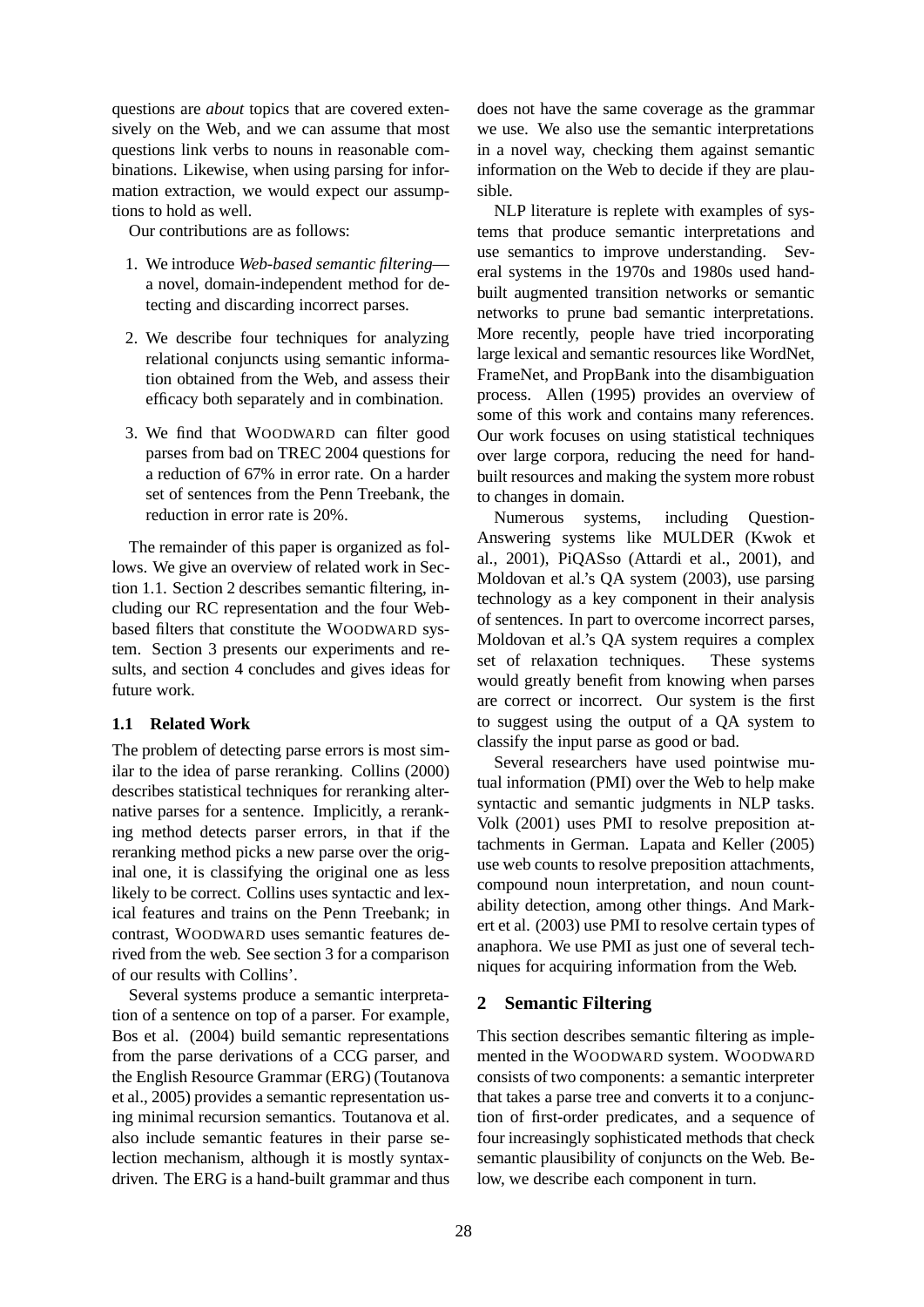



Figure 1: **An** *incorrect* **Collins Parse of a TREC question. The parser treats "producing" as the main verb in the clause, rather than "are".**

#### **2.1 Semantic Interpreter**

The semantic interpreter aims to make explicit the relations that a sentence introduces, and the arguments to each of those relations. More specifically, the interpreter identifies the main verb relations, preposition relations, and semantic type relations in a sentence; identifies the number of arguments to each relation; and ensures that for every argument that two relations share in the sentence, they share a variable in the logical representation. Given a sentence and a Penn-Treebank-style parse of that sentence, the interpreter outputs a conjunction of First-Order Logic predicates. We call this representation a *relational conjunction* (RC). Each relation in an RC consists of a relation name and a tuple of variables and string constants representing the arguments of the relation. As an example, Figure 1 contains a sentence taken from the TREC 2003 corpus, parsed by the Collins parser. Figure 2 shows the correct RC for this sentence and the RC derived automatically from the incorrect parse.

Due to space constraints, we omit details about the algorithm for converting a parse into an RC, but Moldovan et al. (2003) describe a method similar to ours.

#### **2.2 Semantic Filters**

Given the RC representation of a parsed sentence as supplied by the Semantic Interpreter, we test the parse using four web-based methods. Fundamentally, the methods all share the underlying principle that some form of co-occurrence of terms in the vast Web corpus can help decide whether a proposed relationship is semantically plausible.

Traditional statistical parsers also use cooccurrence of lexical heads as features for making parse decisions. We expand on this idea in two ways: first, we use a corpus several orders of magnitude larger than the tagged corpora traditionally used to train statistical parses, so that the fundamental problem of data sparseness is ameliorated. Second, we search for targeted patterns of words to help judge specific properties, like the number of complements to a verb. We now describe each of our techniques in more detail.

#### **2.3 A PMI-Based Filter**

A number of authors have demonstrated important ways in which search engines can be used to uncover semantic relationships, especially Turney's notion of *pointwise mutual information* (PMI) based on search-engine hits counts (Turney, 2001). WOODWARD's PMI-Based Filter (PBF) uses PMI scores as features in a learned filter for predicates. Following Turney, we use the formula below for the PMI between two terms  $t1$  and  $t2$ :

$$
PMI(t1, t2) = \log\left(\frac{P(t1 \wedge t2)}{P(t1)P(t2)}\right) \tag{1}
$$

We use PMI scores to judge the semantic plausibility of an RC conjunct as follows. We construct a number of different phrases, which we call *discriminator phrases*, from the name of the relation and the head words of each argument. For example, the prepositional attachment "operations of 65 cents" would yield phrases like "operations of" and "operations of \* cents". (The '\*' character is a wildcard in the Google interface; it can match any single word.) We then collect hitcounts for each discriminator phrase, as well as for the relation name and each argument head word, and compute a PMI score for each phrase, using the phrase's hitcount as the numerator in Equation 1.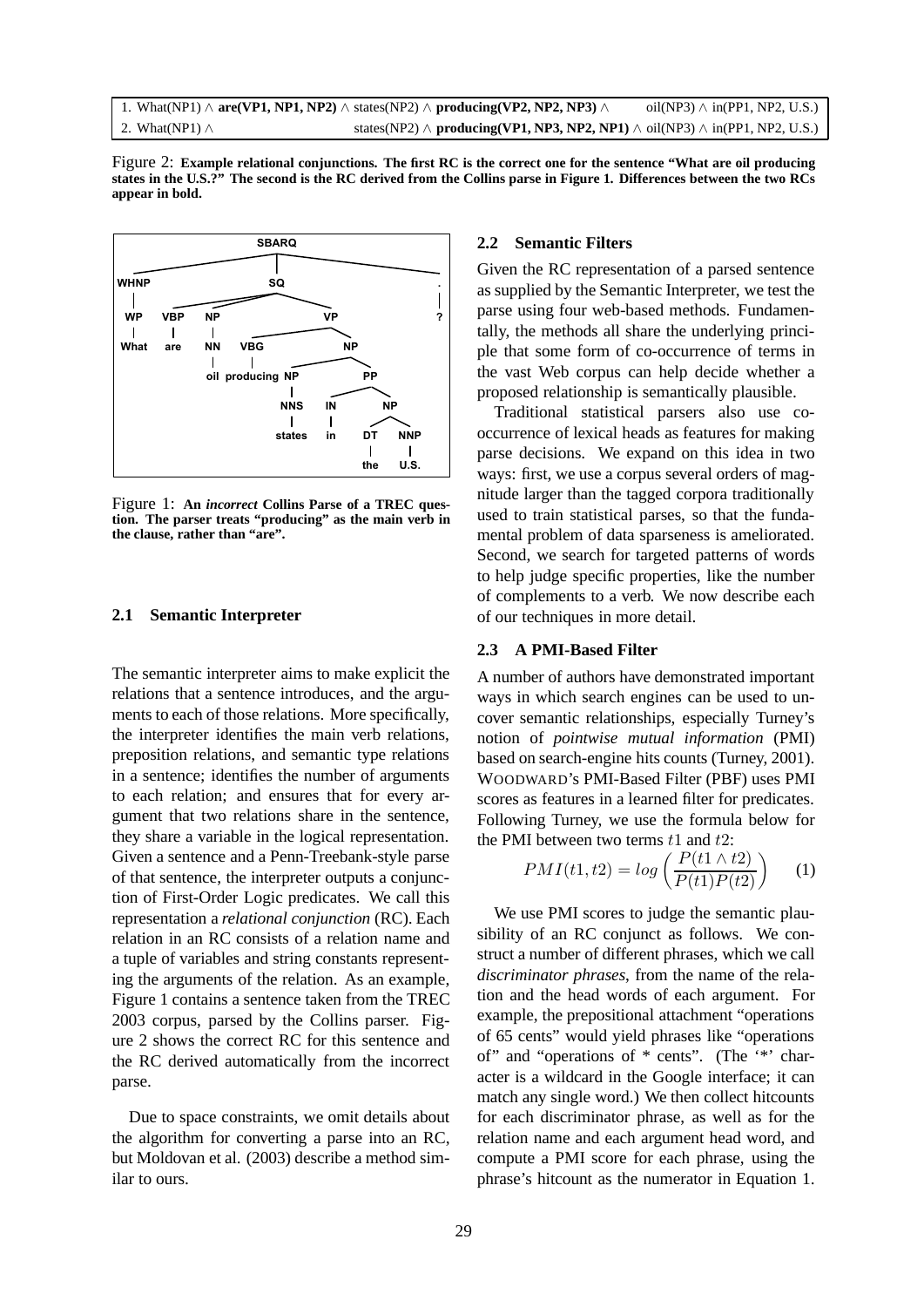Given a set of such PMI scores for a single relation, we apply a learned classifier to decide if the PMI scores justify calling the relation implausible.

This classifier (as well as all of our other ones) is trained on a set of sentences from TREC and the Penn Treebank; our training and test sets are described in more detail in section 3. We parsed each sentence automatically using Daniel Bikel's implementation of the Collins parsing model, $<sup>1</sup>$ </sup> trained on sections 2–21 of the Penn Treebank, and then applied our semantic interpreter algorithm to come up with a set of relations. We labeled each relation by hand for correctness. Correct relations are positive examples for our classifier, incorrect relations are negative examples (and likewise for all of our other classifiers). We used the LIBSVM software package<sup>2</sup> to learn a Gaussian-kernel support vector machine model from the PMI scores collected for these relations. We can then use the classifier to predict if a relation is correct or not depending on the various PMI scores we have collected.

Because we require different discriminator phrases for preposition relations and verb relations, we actually learn two different models. After extensive experimentation, optimizing for training set accuracy using leave-one-out crossvalidation, we ended up using only two patterns for verbs: "noun verb" ("verb noun" for nonsubjects) and "noun \* verb" ("verb \* noun" for non-subjects). We use the PMI scores from the argument whose PMI values add up to the lowest value as the features for a verb relation, with the intuition being that the relation is correct only if every argument to it is valid.

For prepositions, we use a larger set of patterns. Letting *arg*1 and *arg*2 denote the head words of the two arguments to a preposition, and letting prep denote the preposition itself, we used the patterns "arg1 prep", "arg1 prep \* arg2", "arg1 prep the  $arg2$ ", " $arg1 * arg2$ ", and, for verb attachments, "arg1 it prep arg2" and "arg1 them prep arg2". These last two patterns are helpful for preposition attachments to strictly transitive verbs.

## **2.4 The Verb Arity Sampling Test**

In our training set from the Penn Treebank, 13% of the time the Collins parser chooses too many or too few arguments to a verb. In this case, checking the PMI between the verb and each argument independently is insufficient, and there is not enough

data to find hitcounts for the verb and all of its arguments at once. We therefore use a different type of filter in order to detect these errors, which we call the Verb Arity Sampling Test (VAST).

Instead of testing a verb to see if it can take a *particular* argument, we test if it can take a certain *number* of arguments. The verb predicate *producing(VP1, NP3, NP2, NP1)* in interpretation 2 of Figure 2, for example, has too many arguments. To check if this predicate can actually take three noun phrase arguments, we can construct a common phrase containing the verb, with the property that *if the verb can take three NP arguments, the phrase will often be followed by a NP in text, and vice versa*. An example of such a phrase is "which it is producing." Since "which" and "it" are so common, this phrase will appear many times on the Web. Furthermore, for verbs like "producing," there will be very few sentences in which this phrase is followed by a NP (mostly temporal noun phrases like "next week"). But for verbs like "give" or "name," which can accept three noun phrase arguments, there will be significantly more sentences where the phrase is followed by a NP.

The VAST algorithm is built upon this observation. For a given verb phrase, VAST first counts the number of noun phrase arguments. The Collins parser also marks clause arguments as being essential by annotating them differently. VAST counts these as well, and considers the sum of the noun and clause arguments as the number of *essential arguments*. If the verb is passive and the number of essential arguments is one, or if the verb is active and the number of essential arguments is two, VAST performs no check. We call these *strictly transitive* verb relations. If the verb is passive and there are two essential arguments, or if the verb is active and there are three, it performs the ditransitive check below. If the verb is active and there is one essential argument, it does the intransitive check described below. We call these two cases collectively *nontransitive* verb relations. In both cases, the checks produce a single real-valued score, and we use a linear kernel SVM to identify an appropriate threshold such that predicates above the threshold have the correct arity.

The ditransitive check begins by querying Google for two hundred documents containing the phrase "which it verb" or "which they verb". It downloads each document and identifies the sentences containing the phrase. It then POS-tags and NP-chunks the sentences using a maximum entropy tagger and chunker. It filters out any sen-

<sup>1</sup> http://www.cis.upenn.edu/∼dbikel/software.html

<sup>2</sup> http://www.csie.ntu.edu.tw/∼cjlin/libsvm/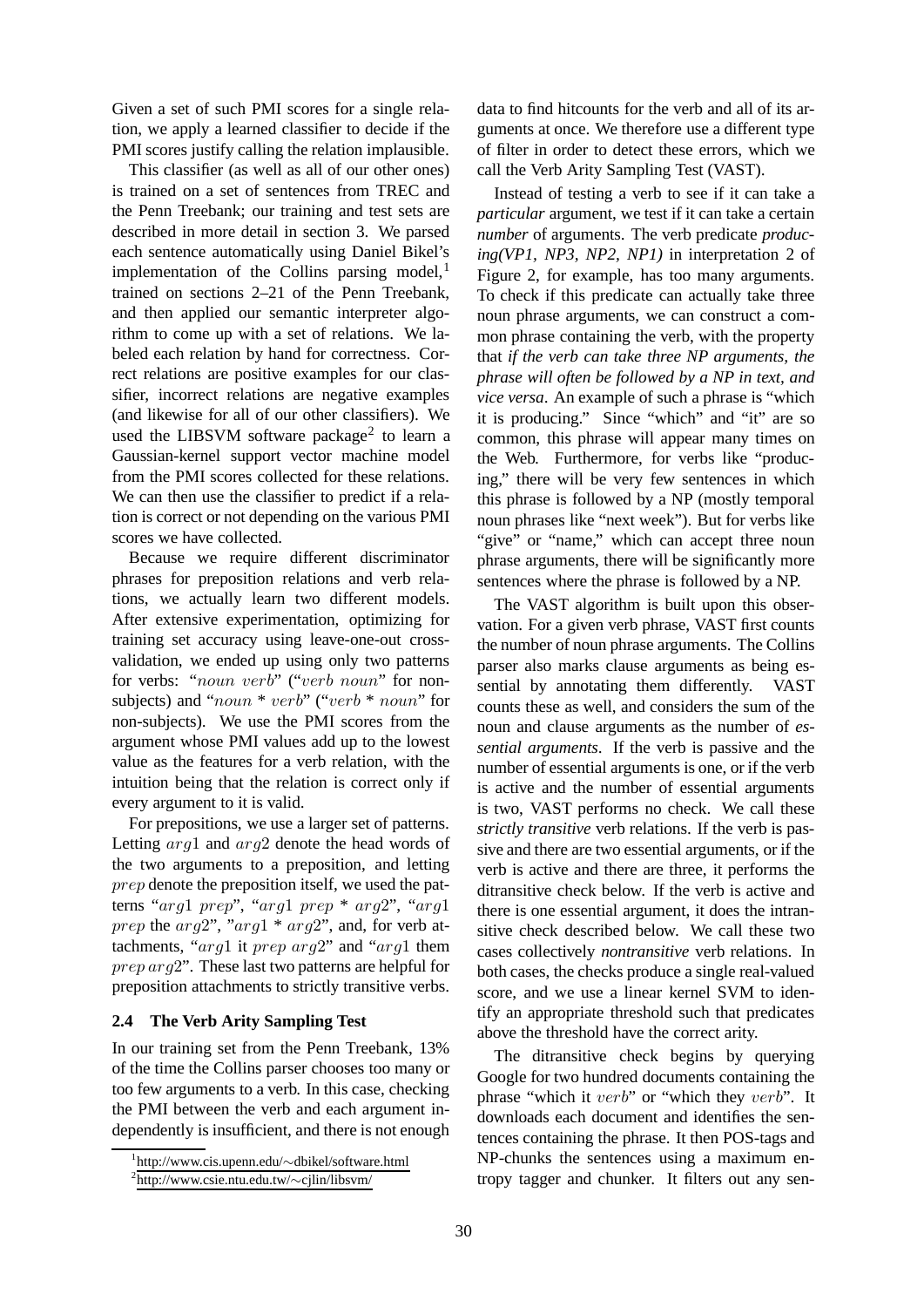tences for which the word "which" is preceded by a preposition. Finally, if there are enough sentences remaining (more than ten), it counts the number of sentences in which the verb is directly followed by a noun phrase chunk, which we call an extraction. It then calculates the ditransitive score for verb  $v$  as the ratio of the number of extractions  $E$  to the number of filtered sentences  $F$ :

$$
ditransitiveScore(v) = \frac{E}{F}
$$
 (2)

The intransitive check performs a very similar set of operations. It fetches up to two hundred sentences matching the phrases "but it verb" or "but they verb", tags and chunks them, and extracts noun phrases that directly follow the verb. It calculates the intransitive score for verb  $v$  using the number of extractions  $E$  and sentences  $S$  as:

$$
intransitiveScore(v) = 1 - \frac{E}{S} \tag{3}
$$

#### **2.5 TextRunner Filter**

TextRunner is a new kind of web search engine. Its design is described in detail elsewhere (Cafarella et al., 2006), but we utilize its capabilities in WOODWARD. TextRunner provides a search interface to a set of over a billion triples of the form *(object string, predicate string, object string)* that have been extracted automatically from approximately 90 million documents to date. The search interface takes queries of the form  $(string1, string2, string3),$  and returns all tuples for which each of the three tuple strings contains the corresponding query string as a substring.

TextRunner's object strings are very similar to the standard notion of a noun phrase chunk. The notion of a predicate string, on the other hand, is loose in TextRunner; a variety of POS sequences will match the patterns for an extracted relation. For example, a search for tuples with a predicate containing the word 'with' will yield the tuple *(risks, associated with dealing with, waste wood)*, among thousands of others.

TextRunner embodies a trade-off with the PMI method for checking the validity of a relation. Its structure provides a much more natural search for the purpose of verifying a semantic relationship, since it has already arranged Web text into predicates and arguments. It is also much faster than querying a search engine like Google, both because we have local access to it and because commercial search engines tightly limit the number of queries an application may issue per day. On the other hand, the TextRunner index is at present still about two orders of magnitude smaller than Google's search index, due to limited hardware.

The TextRunner semantic filter checks the validity of an RC conjunct in a natural way: it asks TextRunner for the number of tuples that match the argument heads and relation name of the conjunct being checked. Since TextRunner predicates only have two arguments, we break the conjunct into trigrams and bigrams of head words, and average over the hitcounts for each. For predicate  $P(A_1, \ldots, A_n)$  with  $n \geq 2$ , the score becomes

$$
TextRunnerScore =
$$
  
\n
$$
\frac{1}{n-1} \sum_{i=2}^{n} hits(A_1, P, A_i)
$$
  
\n
$$
+ \frac{1}{n}(hits(A_1, P, ) + \sum_{i=2}^{n} hits(, P, A_i))
$$

As with PBF, we learn a threshold for good predicates using the LIBSVM package.

#### **2.6 Question Answering Filter**

When parsing questions, an additional method of detecting incorrect parses becomes available: use a question answering (QA) system to find answers. If a QA system using the parse can find an answer to the question, then the question was probably parsed correctly.

To test this theory, we implemented a lightweight, simple, and fast QA system that directly mirrors the semantic interpretation. It relies on TextRunner and KnowItNow (Cafarella et al., 2005) to quickly find possible answers, given the *relational conjunction* (RC) of the question. KnowItNow is a state of the art Information Extraction system that uses a set of domain independent patterns to efficiently find hyponyms of a class.

We formalize the process as follows: define a question as a set of variables  $X_i$  corresponding to noun phrases, a set of noun type predicates  $T_i(X_i)$ , and a set of relational predicates  $P_i(X_{i1},...,X_{ik})$ which relate one or more variables and constants. The conjunction of type and relational predicates is precisely the RC.

We define an answer as a set of values for each variable that satisfies all types and predicates

$$
ans(x_1, ..., x_n) = \bigwedge_i T_i(x_i) \land \bigwedge_j P_j(x_{j1}, ..., x_{jk})
$$
  
The algorithm is as follows:

The algorithm is as follows:

1. Compute the RC of the question sentence.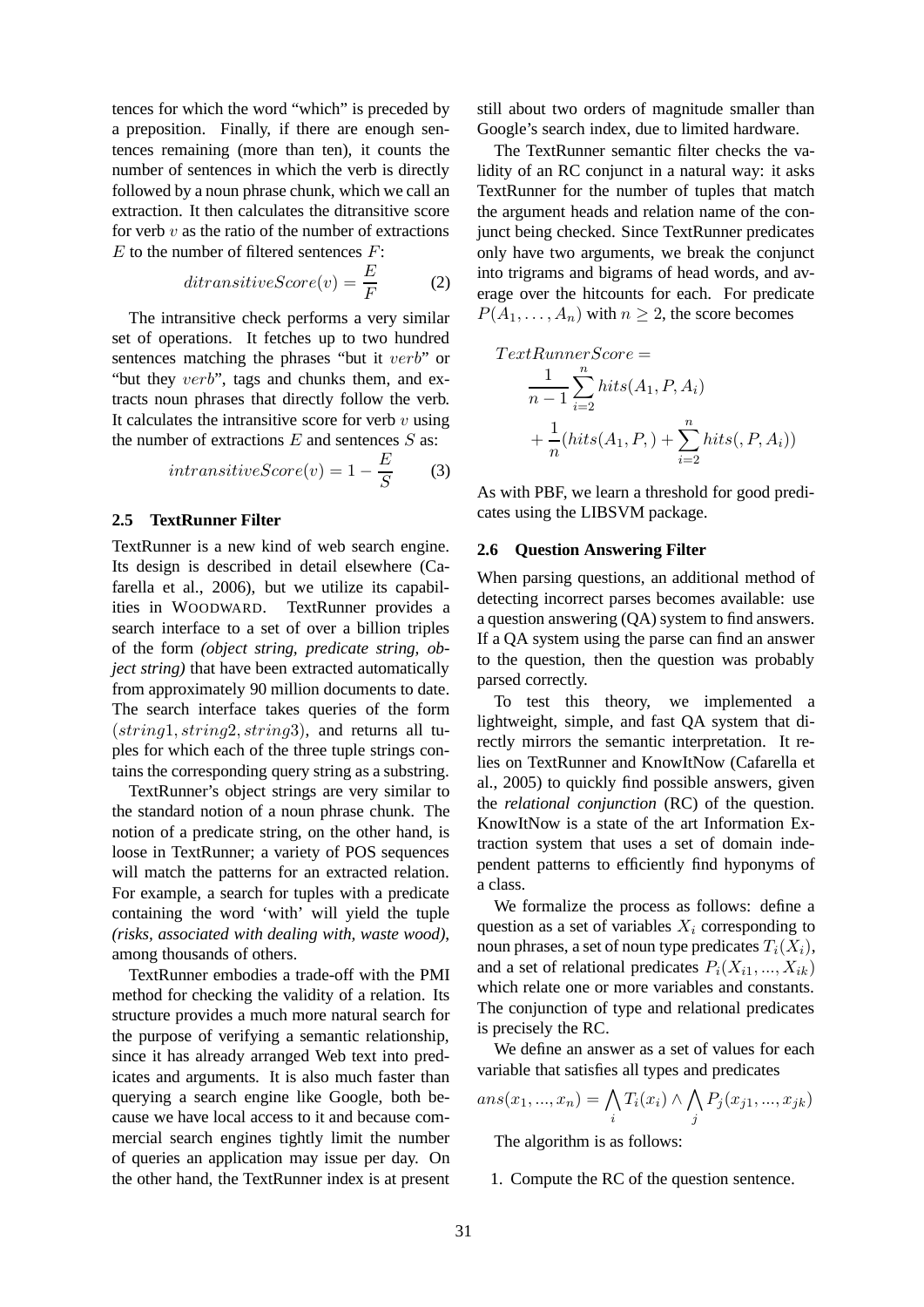- 2.  $\forall i$  find instances of the class  $T_i$  for possible values for  $X_i$ , using KnowItNow.
- 3.  $\forall j$  find instances of the relation predicate  $P_i(x_{i1},..., x_{ik})$ . We use TextRunner to efficiently find objects that are related by the predicate  $P_i$ .
- 4. Return all tuples that satisfy  $ans(x_1, ..., x_n)$

The QA semantic filter runs the Question Answering algorithm described above. If the number of returned answers is above a threshold (1 in our case), it indicates the question has been parsed correctly. Otherwise, it indicates an incorrect parse. This differs from the TextRunner semantic filter in that it tries to find subclasses and instances, rather than just argument heads.

#### **2.7 The** WOODWARD **Filter**

Each of the above semantic filters has its strengths and weaknesses. On our training data, TextRunner had the most success of any of the methods on classifying verb relations that did not have arity errors. Because of sparse data problems, however, it was less successful than PMI on preposition relations. The QA system had the interesting property that when it predicted an interpretation was correct, it was always right; however, when it made a negative prediction, its results were mixed.

WOODWARD combines the four semantic filters in a way that draws on each of their strengths. First, it checks if the sentence is a question that does not contain prepositions. If so, it runs the QA module, and returns true if that module does.

After trying the QA module, WOODWARD checks each predicate in turn. If the predicate is a preposition relation, it uses PBF to classify it. For nontransitive verb relations, it uses VAST. For strictly transitive verb relations, it uses Text-Runner. WOODWARD accepts the RC if every relation is predicted to be correct; otherwise, it rejects it.

#### **3 Experiments**

In our experiments we tested the ability of WOOD-WARD to detect bad parses. Our experiments proceeded as follows: we parsed a set of sentences, ran the semantic interpreter on them, and labeled each parse and each relation in the resulting RCs for correctness. We then extracted all of the necessary information from the Web and TextRunner. We divided the sentences into a training and test set, and trained the filters on the labeled RCs from

the training sentences. Finally, we ran each of the filters and WOODWARD on the test set to predict which parses were correct. We report the results below, but first we describe our datasets and tools in more detail.

#### **3.1 Datasets and Tools**

Because question-answering is a key application, we began with data from the TREC questionanswering track. We split the data into a training set of 61 questions (all of the TREC 2002 and TREC 2003 questions), and a test set of 55 questions (all list and factoid questions from TREC 2004). We preprocessed the questions to remove parentheticals (this affected 3 training questions and 1 test question). We removed 12 test questions because the Collins parser did not parse them as questions,<sup>3</sup> and that error was too easy to detect. 25 training questions had the same error, but we left them in to provide more training data.

We used the Penn Treebank as our second data set. Training sentences were taken from section 22, and test sentences from section 23. Because PBF is time-consuming, we took a subset of 100 sentences from each section to expedite our experiments. We extracted from each section the first 100 sentences that did not contain conjunctions, and for which all of the errors, if any, were contained in preposition and verb relations.

For our parser, we used Bikel's implementation of the Collins parsing model, trained on sections 2-21 of the Penn Treebank. We only use the topranked parse for each sentence. For the TREC data only, we first POS-tagged each question using Ratnaparkhi's MXPOST tagger. We judged each of the TREC parses manually for correctness, but scored the Treebank parses automatically.

#### **3.2 Results and Discussion**

Our semantic interpreter was able to produce the appropriate RC for every parsed sentence in our data sets, except for a few minor cases. Two idiomatic expressions in the WSJ caused the semantic interpreter to find noun phrases outside of a clause to fill gaps that were not actually there. And in several sentences with infinitive phrases, the semantic interpreter did not find the extracted subject of the infinitive expression. It turned out that none of these mistakes caused the filters to reject correct parses, so we were satisfied that our results mainly reflect the performance of the filters, rather than the interpreter.

<sup>&</sup>lt;sup>3</sup>That is, the root node was neither SBARQ nor SQ.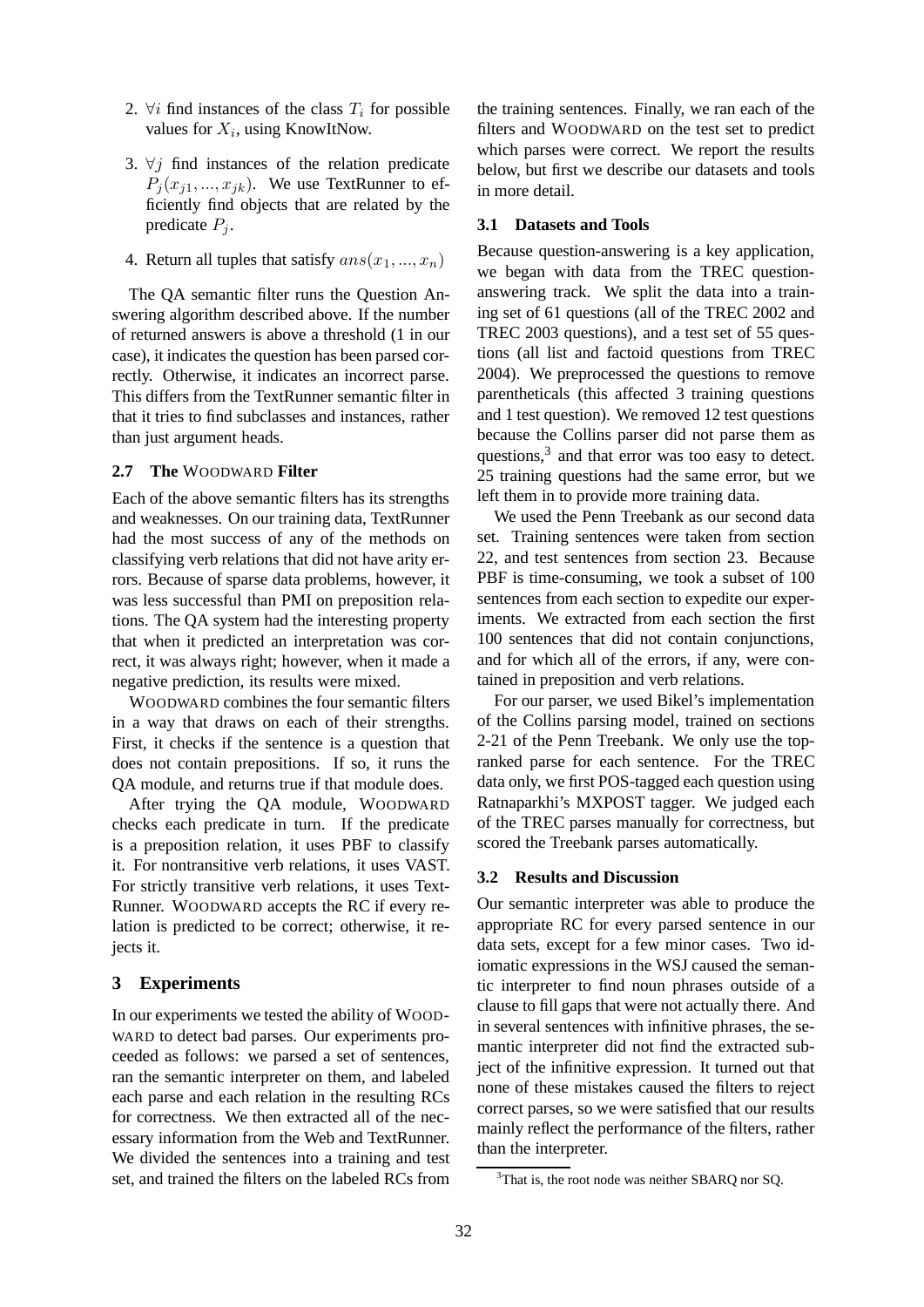| <b>Relation Type</b> | num. correct | num. incorrect   PBF acc. |      | VAST acc. | <b>TextRunner</b> acc. |
|----------------------|--------------|---------------------------|------|-----------|------------------------|
| Nontrans. Verb       |              |                           | 0.54 | 0.66      |                        |
| Other Verb           | 126          | 68                        | 0.72 | N/A       | 72 (،                  |
| Preposition          | 183          | 58                        | 0.73 | N/A       |                        |

Table 1: **Accuracy of the filters on three relation types in the TREC 2004 questions and WSJ data.**

|      |              |             | <b>Baseline</b> |             |      | <b>WOODWARD</b> |              |            |           |
|------|--------------|-------------|-----------------|-------------|------|-----------------|--------------|------------|-----------|
|      | sents.       | parser eff. | filter prec.    | filter rec. |      | filter prec.    | filter rec.  | E1         | red. err. |
| trec | $\sim$<br>43 | 54%         | 0.54            |             | 70   | $\rm 0.82$      | $_{\rm 0.1}$ | .).90      | 67%       |
| wsi  | 100          | 45%         | 0.45            |             | 0.62 | 0.58            | 0.88         | $\rm 0.70$ | 20%       |

Table 2: **Performance of** WOODWARD **on different data sets. Parser efficacy reports the percentage of sentences that** the Collins parser parsed correctly. See the text for a discussion of our baseline and the precision and recall metrics. We weight precision and recall equally in calculating F1. Reduction in error rate (red. err.) reports the relative decrease in **error (error calculated as 1** − **F1) over baseline.**

In Table 1 we report the accuracy of our first three filters on the task of predicting whether a relation in an RC is correct. We break these results down into three categories for the three types of relations we built filters for: strictly transitive verb relations, nontransitive verb relations, and preposition relations. Since the QA filter works at the level of an entire RC, rather than a single relation, it does not apply here. These results show that the trends on the training data mostly held true: VAST was quite effective at verb arity errors, and Text-Runner narrowly beat PBF on the remaining verb errors. However, on our training data PBF narrowly beat TextRunner on preposition errors, and the reverse was true on our test data.

Our QA filter predicts whether a full parse is correct with an accuracy of 0.76 on the 17 TREC 2004 questions that had no prepositions. The Collins parser achieves the same level of accuracy on these sentences, so the main benefit of the QA filter for WOODWARD is that it never misclassifies an incorrect parse as a correct one, as was observed on the training set. This property allows WOODWARD to correctly predict a parse is correct whenever it passes the QA filter.

Classification accuracy is important for good performance, and we report it to show how effective each of WOODWARD's components is. However, it fails to capture the whole story of a filter's performance. Consider a filter that simply predicts that every sentence is incorrectly parsed: it would have an overall accuracy of 55% on our WSJ corpus, not too much worse than WOODWARD's classification accuracy of 66% on this data. However, such a filter would be useless because it filters out every correctly parsed sentence.

Let the *filtered set* be the set of sentences that a

filter predicts to be correctly parsed. The performance of a filter is better captured by two quantities related to the filtered set: first, how "pure" the filtered set is, or how many good parses it contains compared to bad parses; and second, how wasteful the filter is in terms of losing good parses from the original set. We measure these two quantities using metrics we call *filter precision* and *filter recall*. Filter precision is defined as the ratio of correctly parsed sentences in the filtered set to total sentences in the filtered set. Filter recall is defined as the ratio of correctly parsed sentences in the filtered set to correctly parsed sentences in the unfiltered set. Note that these metrics are quite different from the labeled constituent precision/recall metrics that are typically used to measure statistical parser performance.

Table 2 shows our overall results for filtering parses using WOODWARD. We compare against a baseline model that predicts every sentence is parsed correctly. WOODWARD outperforms this baseline in precision and F1 measure on both of our data sets.

Collins (2000) reports a decrease in error rate of 13% over his original parsing model (the same model as used in our experiments) by performing a discriminative reranking of parses. Our WSJ test set is a subset of the set of sentences used in Collins' experiments, so our results are not directly comparable, but we do achieve a roughly similar decrease in error rate (20%) when we use our filtered precision/recall metrics. We also measured the labeled constituent precision and recall of both the original test set and the filtered set, and found a decrease in error rate of 37% according to this metric (corresponding to a jump in F1 from 90.1 to 93.8). Note that in our case, the error is re